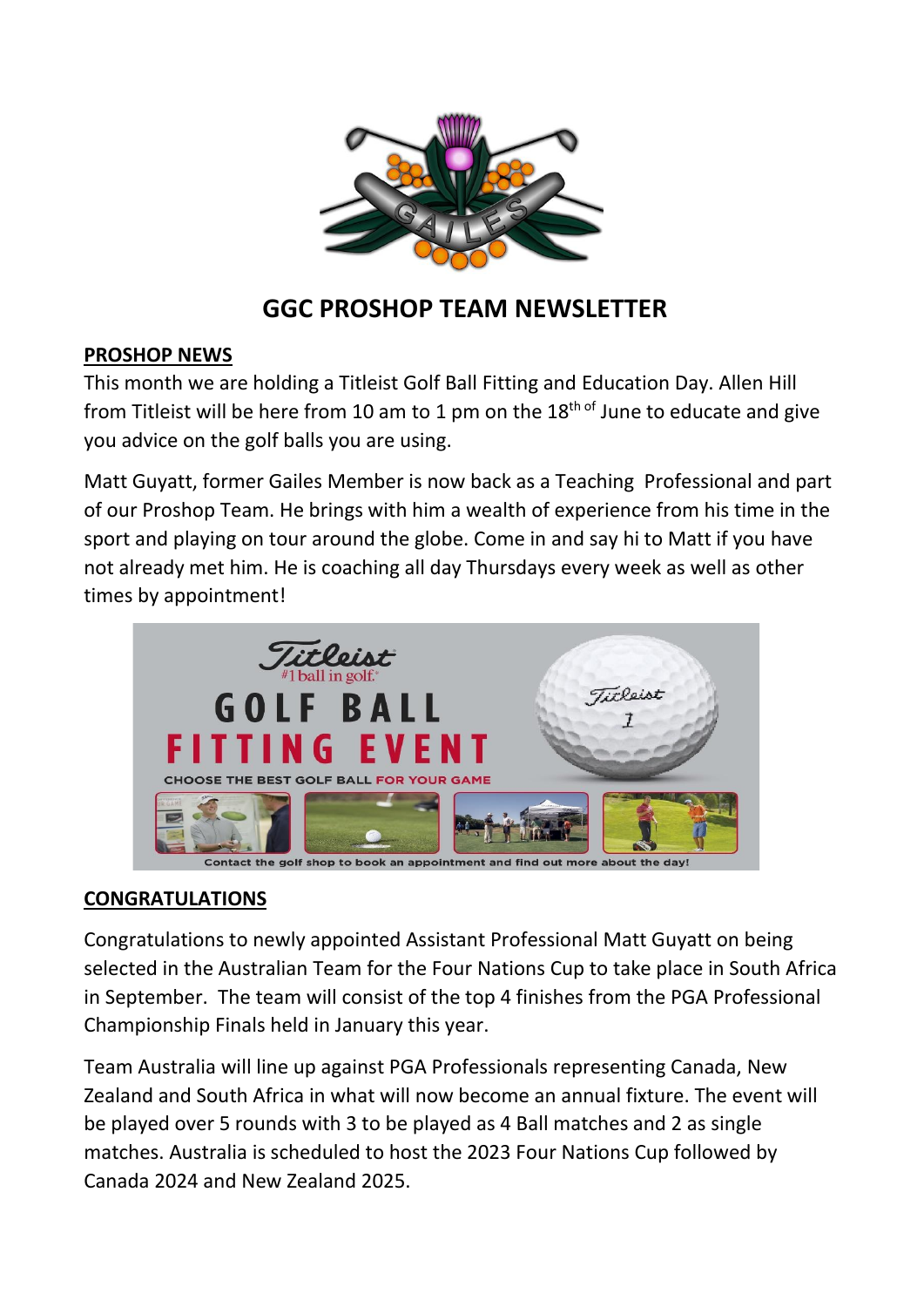# **LESSONS**

Congratulations to Michael Talevich, who recently had a lesson with us then went out and shot 5 over after 9 holes on a handicap of 21. Great to hear your improvements, keep up the good work. We currently have 3 PGA professional at Gailes Golf Club ready to help you improve your golf. Contact the Proshop to make a booking for your next lesson.

"Don't be too proud to take lessons. I'm not" – Jack Nicklaus

## **FLOOD RECOVERY GOLF DAY**

Two of our local junior sports clubs have received big boosts as they build back better following the floods. The Gailes Golf Club [Incorporated](https://www.facebook.com/Gailesgc/?__cft__%5b0%5d=AZWhUgmSu5an5FPgN6wyxdQ0IMXgLjOsVd1YMPDsIYmNwIvr45T4tHqqJ_0oye0OTjI_bFYGdP9dDieYQd82IrTMTAzh_Nv3AaJciL2tJXC0iNXctUPoeS3zDYo1NnsewnJ_9E41Q5ltmp4n9gC1Om1mI682mwRODzdbJwwjGY_kPMED8b0uhwFlrXk6jJocH-3VoqGrNoO4lr4Zpukf6a2H-FUNIsN9wPFghpyOpUyYZLIDweZgb9_oMgh-qK22Ppc&__tn__=kK-y-R) Goodna Flood Recovery Golf Day Ltogether with Member contributions raised \$15,000 to support [Goodna](https://www.facebook.com/goodna.netball?__cft__%5b0%5d=AZWhUgmSu5an5FPgN6wyxdQ0IMXgLjOsVd1YMPDsIYmNwIvr45T4tHqqJ_0oye0OTjI_bFYGdP9dDieYQd82IrTMTAzh_Nv3AaJciL2tJXC0iNXctUPoeS3zDYo1NnsewnJ_9E41Q5ltmp4n9gC1Om1mI682mwRODzdbJwwjGY_kPMED8b0uhwFlrXk6jJocH-3VoqGrNoO4lr4Zpukf6a2H-FUNIsN9wPFghpyOpUyYZLIDweZgb9_oMgh-qK22Ppc&__tn__=-%5dK-y-R) [Netball](https://www.facebook.com/goodna.netball?__cft__%5b0%5d=AZWhUgmSu5an5FPgN6wyxdQ0IMXgLjOsVd1YMPDsIYmNwIvr45T4tHqqJ_0oye0OTjI_bFYGdP9dDieYQd82IrTMTAzh_Nv3AaJciL2tJXC0iNXctUPoeS3zDYo1NnsewnJ_9E41Q5ltmp4n9gC1Om1mI682mwRODzdbJwwjGY_kPMED8b0uhwFlrXk6jJocH-3VoqGrNoO4lr4Zpukf6a2H-FUNIsN9wPFghpyOpUyYZLIDweZgb9_oMgh-qK22Ppc&__tn__=-%5dK-y-R) and [Western](https://www.facebook.com/westernspiritFC/?__cft__%5b0%5d=AZWhUgmSu5an5FPgN6wyxdQ0IMXgLjOsVd1YMPDsIYmNwIvr45T4tHqqJ_0oye0OTjI_bFYGdP9dDieYQd82IrTMTAzh_Nv3AaJciL2tJXC0iNXctUPoeS3zDYo1NnsewnJ_9E41Q5ltmp4n9gC1Om1mI682mwRODzdbJwwjGY_kPMED8b0uhwFlrXk6jJocH-3VoqGrNoO4lr4Zpukf6a2H-FUNIsN9wPFghpyOpUyYZLIDweZgb9_oMgh-qK22Ppc&__tn__=kK-y-R) Spirit Football Club.

The funding will help the juniors get back into the sports they love. Thank you to everyone involved for digging deep and lending a helping hand.



## **COURSE CARE**

Gailes Golf Club asks that all Members and guests contribute to the care of the course by repairing all their divots and pitch marks. During the wetter months we are noticing more divots and pitch marks as the greens are a lot softer.

## **LADIES NEWS**

The month of May has certainly been a challenge for both players and staff with the amount of rain that we have had to deal with on course. Mays monthly medal was won by Kay Camilleri with this also being the qualifying round for the Jack Coogan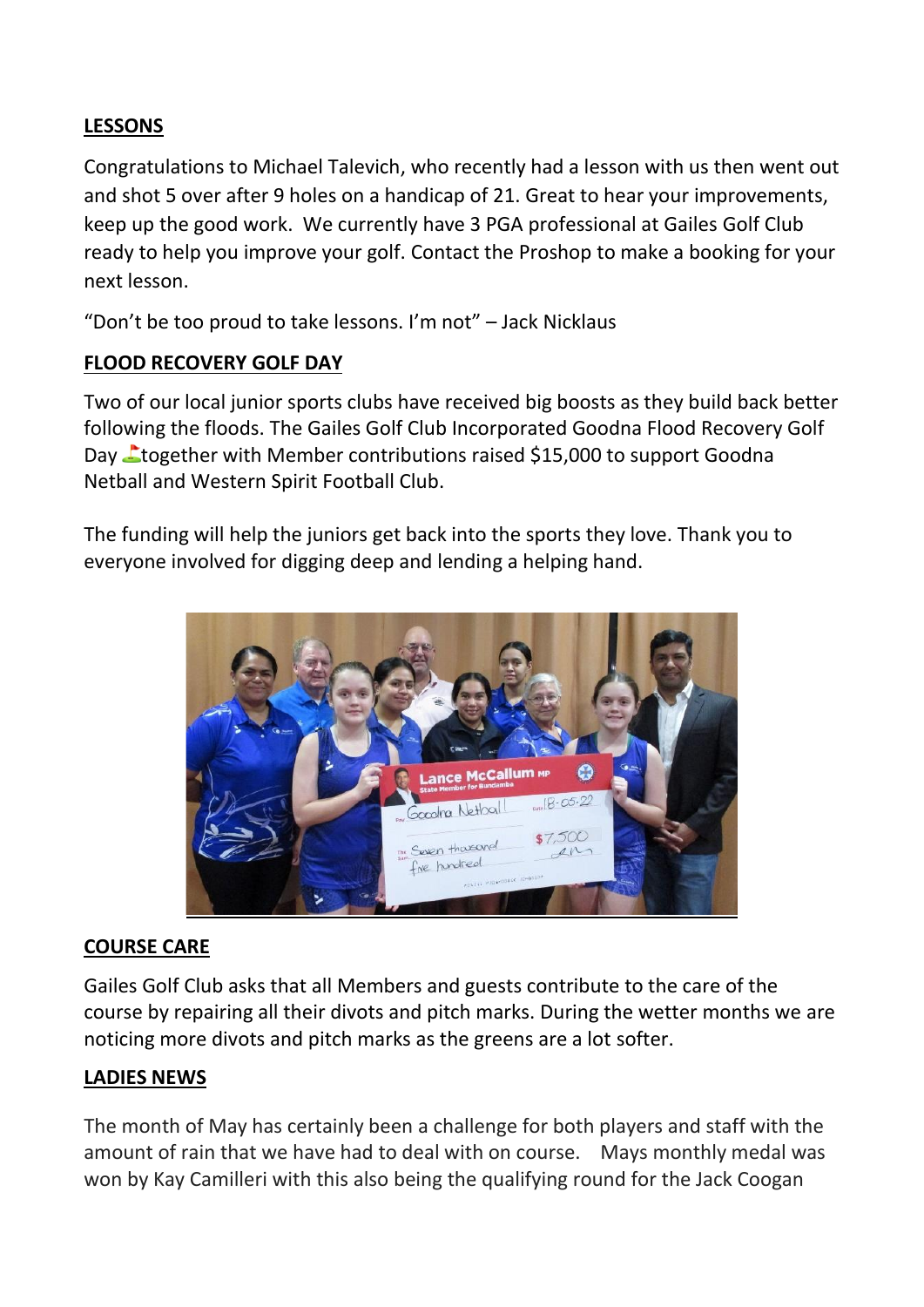Salver which was match play played over 3 weeks in May's very wet course. Congratulations to the ladies who qualified and soldiered on each week in very sloppy conditions. The final was contested by Lily Yan and Cheree Brown. The match play went down to the wire and went on to the 19th hole with Cheree Brown being the eventual winner.

We also completed the May Stafford Salver 4BBB Matchplay just before the rainy conditions. The final was contested by Kathie Kibsgaard and Kerry Willis against Cheree Brown and Pam Lane. The winners of the match play were Cheree Brown and Pam Lane.

The ladies Bronze Pennant season has been interrupted severely due to the bad weather with only 3 matches being played so far. A win and two losses for the team. Only one match to go at home so best of luck to the girls for their last game in better conditions.

A big thankyou to the Green staff and Volunteers for their huge efforts over the past month keeping our course playable 99% of the time for the Members. We do appreciate all the time and hard work you put in each week.

During April and May Kay has played in the Australian Amateur at Cranbourne Golf Club Melbourne, in which 66 girls from around Australia and some international players competed. Kay made the cut after first two days and finished in a very respectable 23rd for the 4 rounds. She also competed in the Women's NSW Open at Coolangatta Tweed Heads. She managed to play 2 days in the event but unfortunately missed the cut. Her next major event will be in August for the Queensland Amateur. We all wish her well for this event and I am sure she will gain confidence and valuable experience by putting herself into contention as often as possible. Best of luck Kay.

#### **Cheree Brown**

## **COURSE NEWSLETTER**

The last few weeks, and months, have seen more and more rain fall in south-east Queensland, and if it isn't the wettest it has been in 20 years, it would be very close. We are well renowned for being a very fast drying course, but when we have continual heavy rain with very little breaks between, and now the cooler weather, it takes longer and longer to dry out.

The wet weather has affected all of our playing surfaces negatively, the main reasons are the obvious staying wet for too long and secondly lack of sunlight. All plants need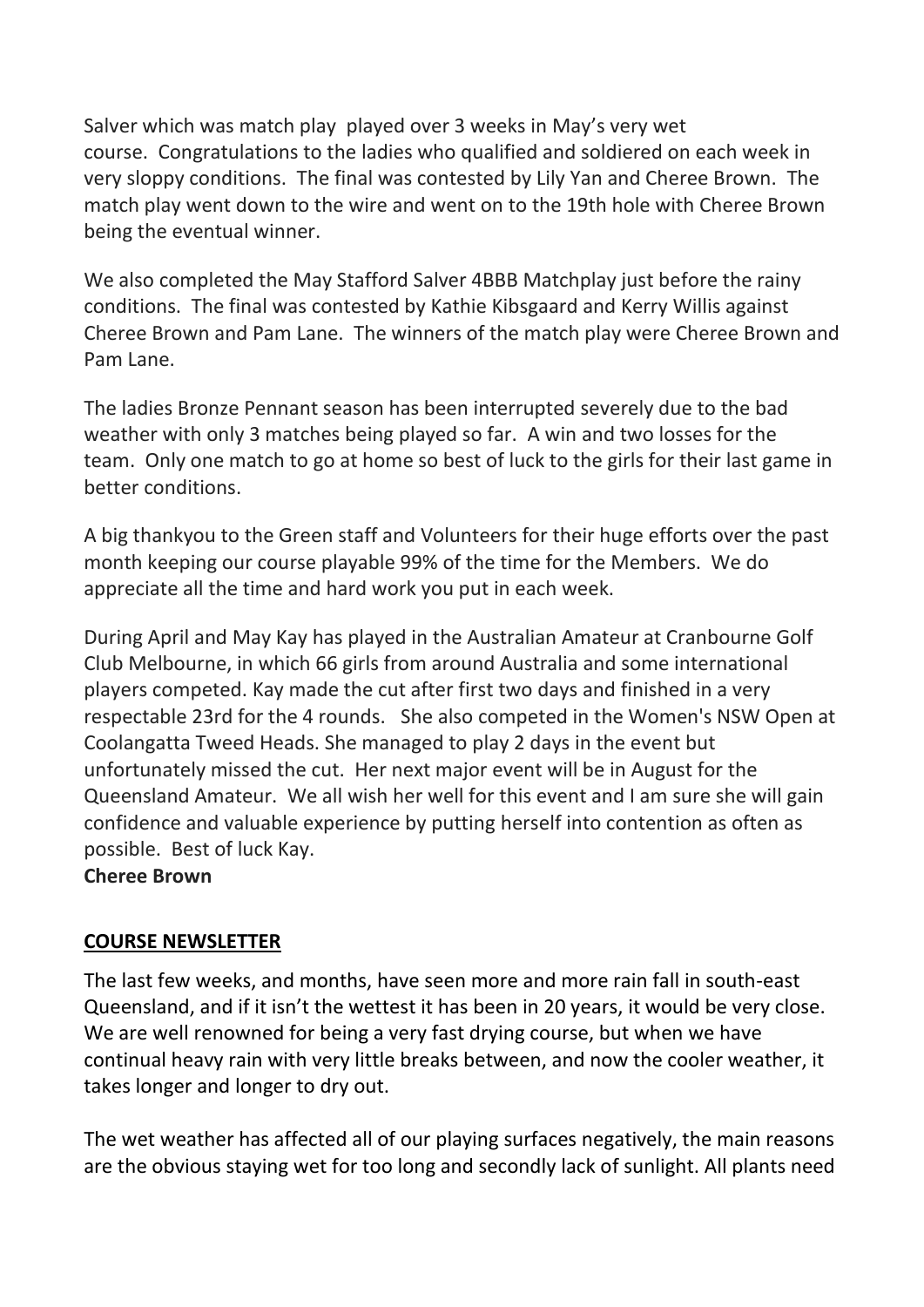sunlight to survive, according to the Bureau of Meteorology we have only had 3 hours of sunlight per day during May, the average is closer to 7 hours per day. Compounding our issues at the moment is the cooler weather has hit us straight after the rain, single digit overnight temperatures are not the best conditions to recover from the recent wet weather.

I am confident all of the surfaces will recover soon, as long as the weather stays favourable. We still have quite a few wet areas around the course that will stay wet for weeks to come, if everyone can stay clear of these areas the recovery will be a sooner than later.

The new holes have survived very well during the wet period, and we are still on track to have them in play later this year.

# **STEWART POOLE - GOLF COURSE SUPERINTENDENT**

# **CAPTAINS REPORT**

To use the media's vernacular, our weather lately has been *"Unprecedented".* Given the amount of rain we have had recently *"Unprecedented"* is quite apt. Throughout this period of rain managing the club has been quite a challenge, decisions needed to be taken daily always with the best interests of the course, Members, and staff uppermost.

I would like to thank Frank / Stewart / Brent and their staff for their efforts in keeping Membership up to date through regular communications.

Thankfully at the time of writing this the weather is on the improve giving ground staff a clear run at returning the course to its usual standard.

## *COURSE CARE*

While Stewart and his staff are working hard to repair the course, I would ask that all Members when playing do a little bit towards this as well. Simple things like sanding divots, not only your own but any others you see unfilled, keeping motorized carts away from worn or wet areas and repairing pitch marks on the greens.

#### *RESULTS:*

## **Jack Coogan Salver (Matchplay)**

Winner: Cheree Brown (19<sup>th hole</sup>) R/Up: Lily Yan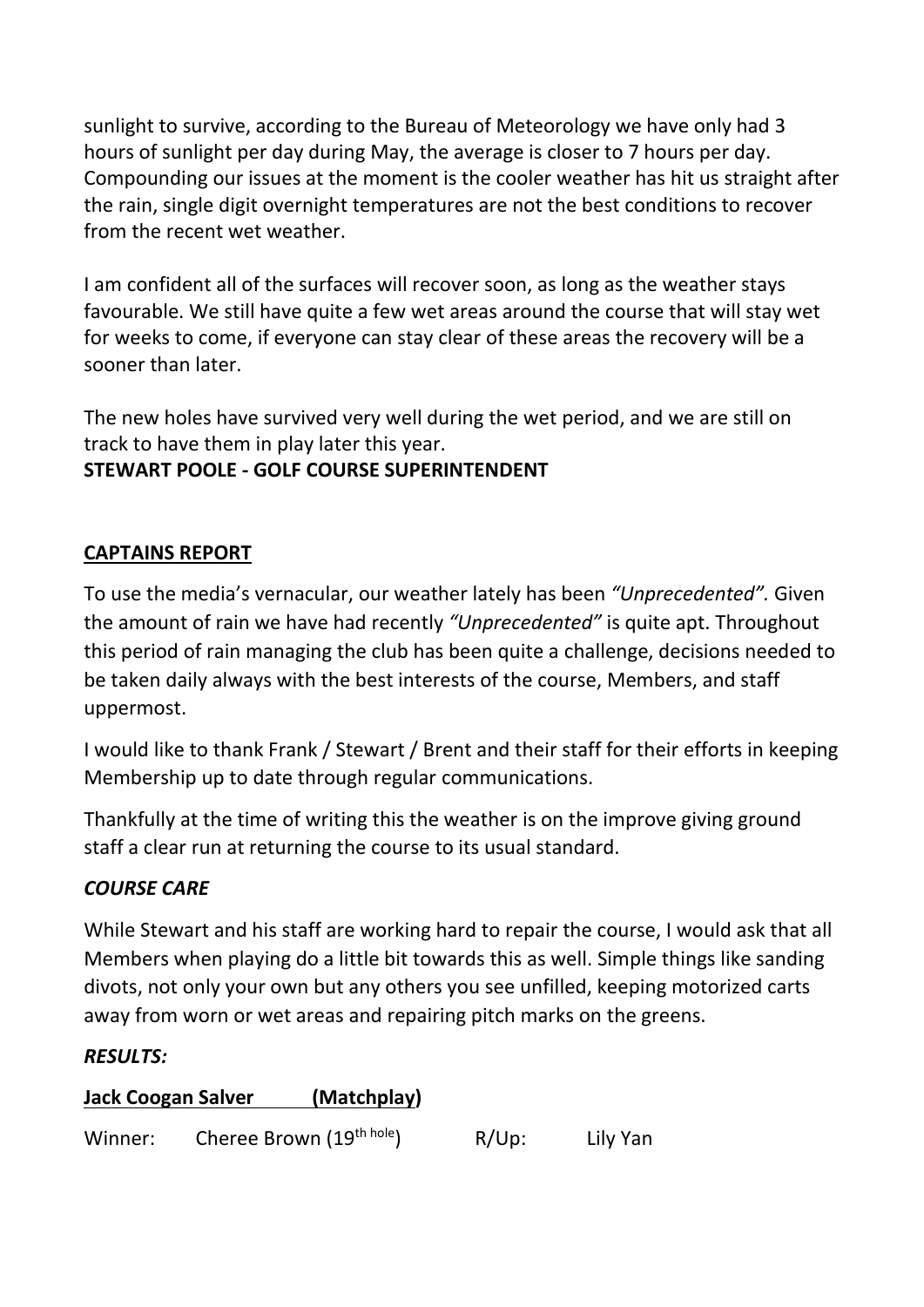Congratulations Cheree on what must have been a very tight match, and well done to Lily for taking Cheree all the way.

## *DEFERRED EVENTS*

- 1) **Presidents Cup:** deferred due to rain, new timing:
	- a. Qualifying: Saturday  $11<sup>th</sup>$  June b. Qtr. Finals Sunday 19<sup>th</sup> June c. Semi Finals Sunday 26<sup>th</sup> June d. Finals Saturday 9<sup>th</sup> July
- 2) **Insanity Spoon:** deferred until further notice.

## **PENNANTS**

**Ladies** Last Friday the BDLGA held the final pennant match of the season at Gailes, it was a great turnout with eight Clubs competing at the one venue.

After being out of Pennant for some time, our Gailes ladies finished third in the competition, a great result given two of our better players were unavailable. Congratulations Ladies.

**Men's Mid -Week** Season so far has been dominated by the weather, to date Gailes has only played two of scheduled matches, one home and one away. The good news is that they have won both.

#### **BOB OGILVY - CAPTAIN**

#### **PRESIDENTS REPORT**

Hello Members,

I think it is safe to say that we are all over the rain, we have had plenty of it and I can't recall a time when I have seen our course as wet as it has been lately, although as each day that passes the course is recovering well and we can still play on our great track whilst many others are closed.

Please be mindful of the wet areas around the course when carts are allowed back onto the course. Also carry and use sand buckets to repair divots, if we all make a concerted effort to repair your divots and others left behind by other golfers (maybe they have emptied their bucket already or forgot to refill it  $\mathcal{F}$ ). With the soft conditions our greens require pitch marks to be repaired by us all, you can buy pitch repair tools through the Proshop if you do not have one, and if you are not sure of the best war to repair the greens talk to our Proshop staff for the tips on the best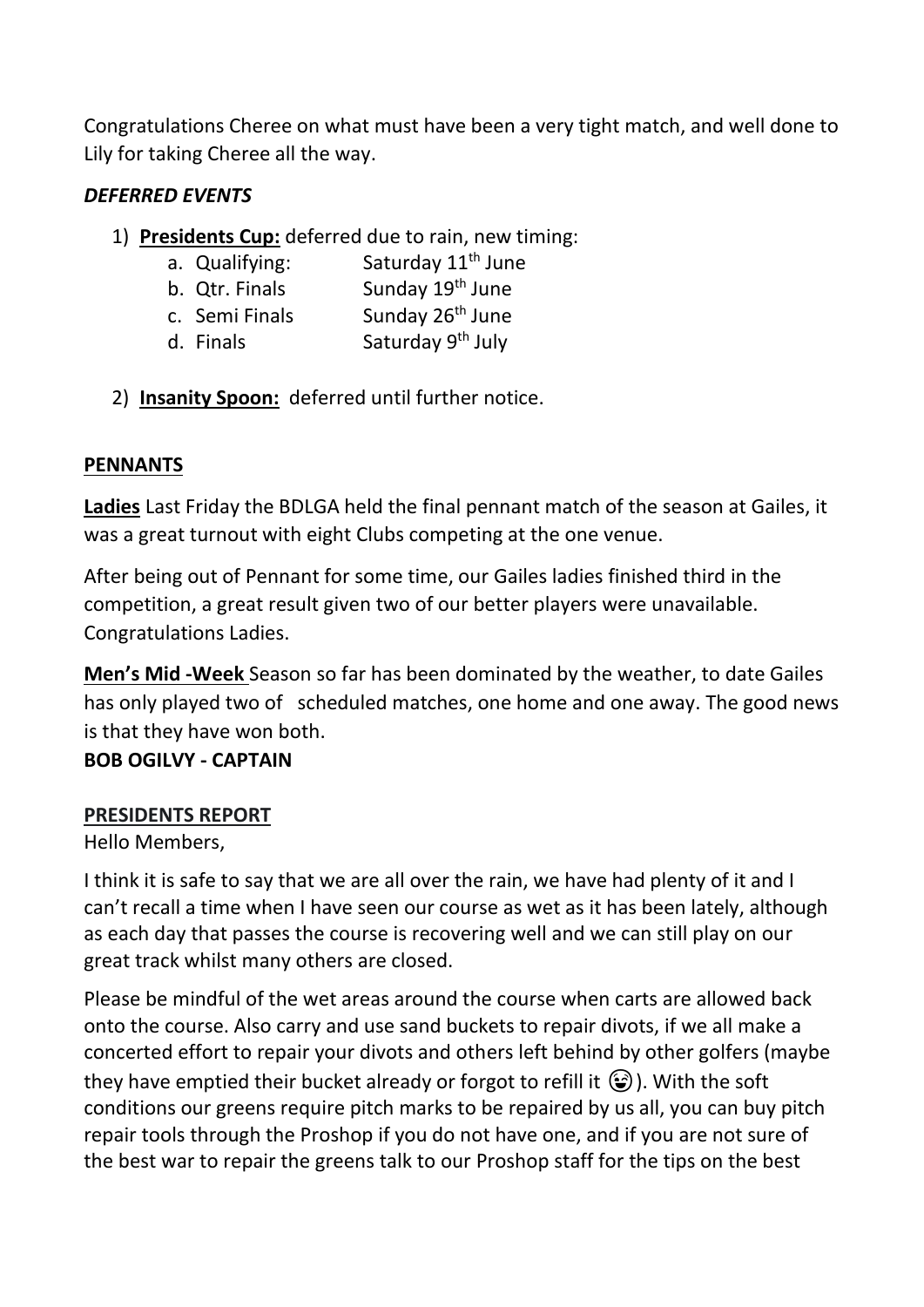ways to complete the repair. Another thing we can all do on the greens is to make sure we lift our feet and do not shuffle on the surface of the greens.

The greens are recovering from a prolonged period without sunshine, the  $3<sup>rd</sup>$  green developed an algae problem turning the surface black, it took a while for us to spray it out due to the continuous rain, it has been treated and is noticeably better and recovering, the front half of the  $11<sup>th</sup>$  green struggled with the wet weather and was not draining properly and the whole area around the front of the  $11<sup>th</sup>$  green was holding water so it could not get away.

The large sink hole on the  $1<sup>st</sup>$  fairway caused by broken pipes has been addressed we are patiently waiting for engineers to assess and quote for the repairs.

During the winter period on course, we plan to remove as many dead trees as possible, pruning of trees that interfere with course machinery, and if the ground dries sufficiently to improve drainage in problem areas.

I would like to that our great team on Course, Proshop, Kitchen, Bar & Office Staff for all the great work they do for us all. I would like to welcome our new staff Members; on Course, Brendan Johnstone, in the Bar, Cheryl Stumer and the return of former Member and current PGA Member Matthew Guyatt to the Proshop, I would encourage you all to make them feel welcome as part of the Gailes Family.

The new holes have held up well through this prolonged wet weather period and are looking amazing, we are on track to start our resurfacing program in October and the first 2 greens to be done will be the  $5<sup>th</sup>$  and  $11<sup>th</sup>$  holes.

The daylight hours are now much shorter, and I remind all players the importance of speed of play, play ready golf, the time you can save may help a couple of late afternoon players finish their rounds before sunset.

Let's hope we have a few weeks of good, dry weather to allow us back onto the course to enjoy this great game on our wonderful course.

#### **PAUL BROWN - PRESIDENT**